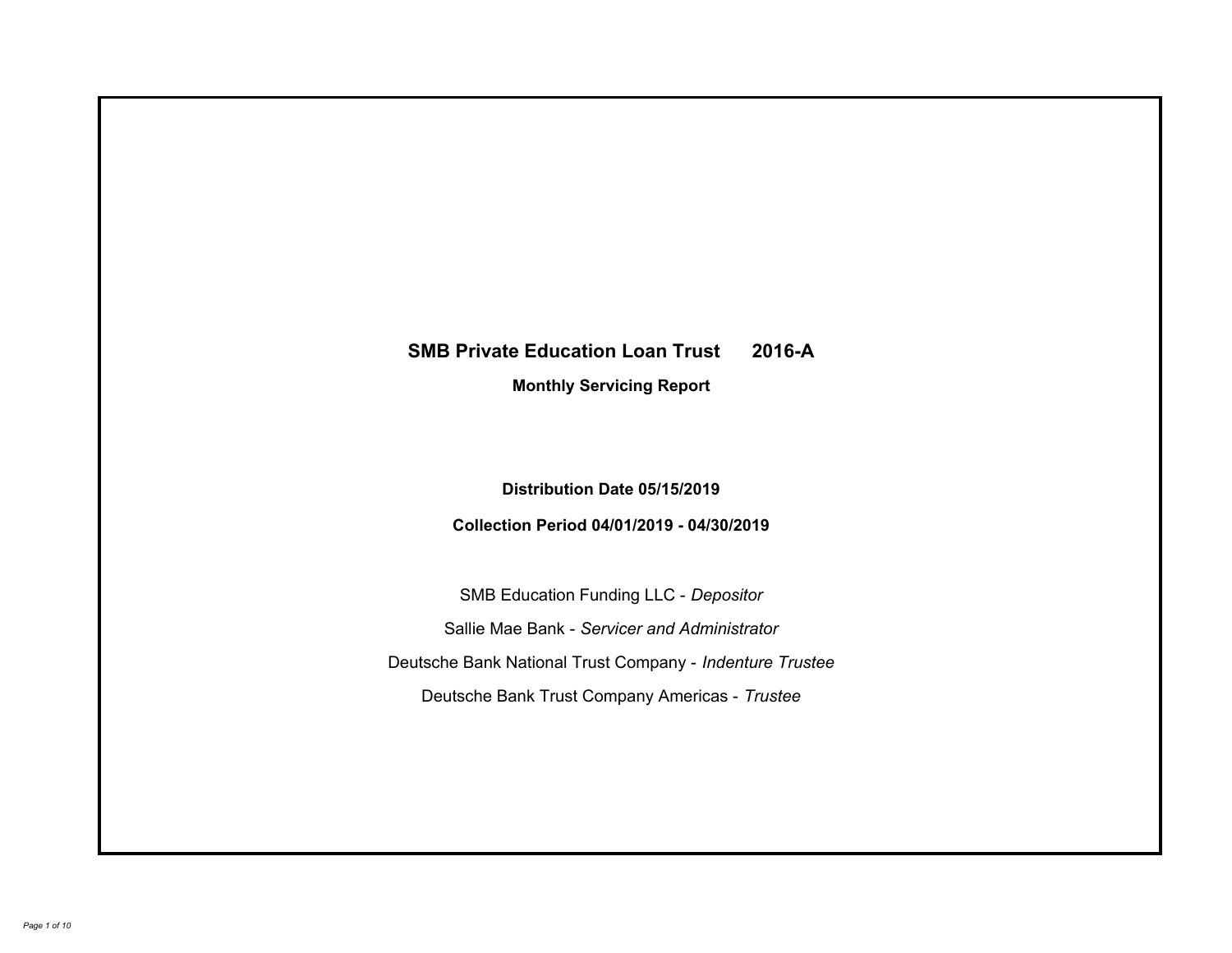| Α           | <b>Student Loan Portfolio Characteristics</b>                  |                                              | <b>Settlement Date</b><br>05/26/2016 | 03/31/2019           | 04/30/2019           |
|-------------|----------------------------------------------------------------|----------------------------------------------|--------------------------------------|----------------------|----------------------|
|             | Principal Balance                                              |                                              | \$585,861,635.84                     | \$407,009,745.55     | \$398,967,059.60     |
|             | Interest to be Capitalized Balance                             |                                              | 32,367,510.93                        | 22,048,438.57        | 22,497,626.21        |
|             | Pool Balance                                                   |                                              | \$618,229,146.77                     | \$429,058,184.12     | \$421,464,685.81     |
|             | Weighted Average Coupon (WAC)                                  |                                              |                                      |                      |                      |
|             |                                                                | WAC1 (Contractual Interest Rate on the Loan) | 8.26%                                | 9.53%                | 9.52%                |
|             |                                                                | WAC2 (Average of Applicable Interest Rate)   | 8.23%                                | 9.45%                | 9.43%                |
|             | WAC3 (Average of Actual Interest Rate)                         |                                              | 8.16%                                | 9.37%                | 9.35%                |
|             | Weighted Average Remaining Term                                |                                              | 134.18                               | 125.50               | 125.41               |
|             | Number of Loans                                                |                                              | 53,959                               | 37,863               | 37,214               |
|             | Number of Borrowers                                            |                                              | 52,283                               | 36,493               | 35,877               |
|             | Pool Factor<br>Since Issued Total Constant Prepayment Rate (1) |                                              |                                      | 0.694011575<br>9.47% | 0.681728916<br>9.54% |
|             |                                                                |                                              |                                      |                      |                      |
| B           | <b>Debt Securities</b>                                         | <b>Cusip/Isin</b>                            | 04/15/2019                           |                      | 05/15/2019           |
|             | A <sub>2</sub> A                                               | 78449FAB7                                    | \$155,040,565.04                     |                      | \$151,748,610.95     |
|             | A <sub>2</sub> B                                               | 78449FAC5                                    | \$95,300,163.84                      |                      | \$93,276,669.12      |
|             | B                                                              | 78449FAD3                                    | \$50,000,000.00                      |                      | \$50,000,000.00      |
|             |                                                                |                                              |                                      |                      |                      |
| $\mathsf C$ | <b>Certificates</b>                                            | <b>Cusip/Isin</b>                            | 04/15/2019                           |                      | 05/15/2019           |
|             | Residual                                                       | 78449F101                                    | \$100,000.00                         |                      | \$100,000.00         |
|             |                                                                |                                              |                                      |                      |                      |
| D           | <b>Account Balances</b>                                        |                                              | 04/15/2019                           |                      | 05/15/2019           |
|             | Reserve Account Balance                                        |                                              | \$1,557,854.00                       |                      | \$1,557,854.00       |
|             |                                                                |                                              |                                      |                      |                      |
| Е           | <b>Asset / Liability</b>                                       |                                              | 04/15/2019                           |                      | 05/15/2019           |
|             | Overcollateralization Percentage                               |                                              | 30.00%                               |                      | 30.00%               |
|             | Specified Overcollateralization Amount                         |                                              | \$128,717,455.24                     |                      | \$126,439,405.74     |
|             | Actual Overcollateralization Amount                            |                                              | \$128,717,455.24                     |                      | \$126,439,405.74     |

(1) For additional information, see 'Since Issued CPR Methodology' found on page 11 of this report.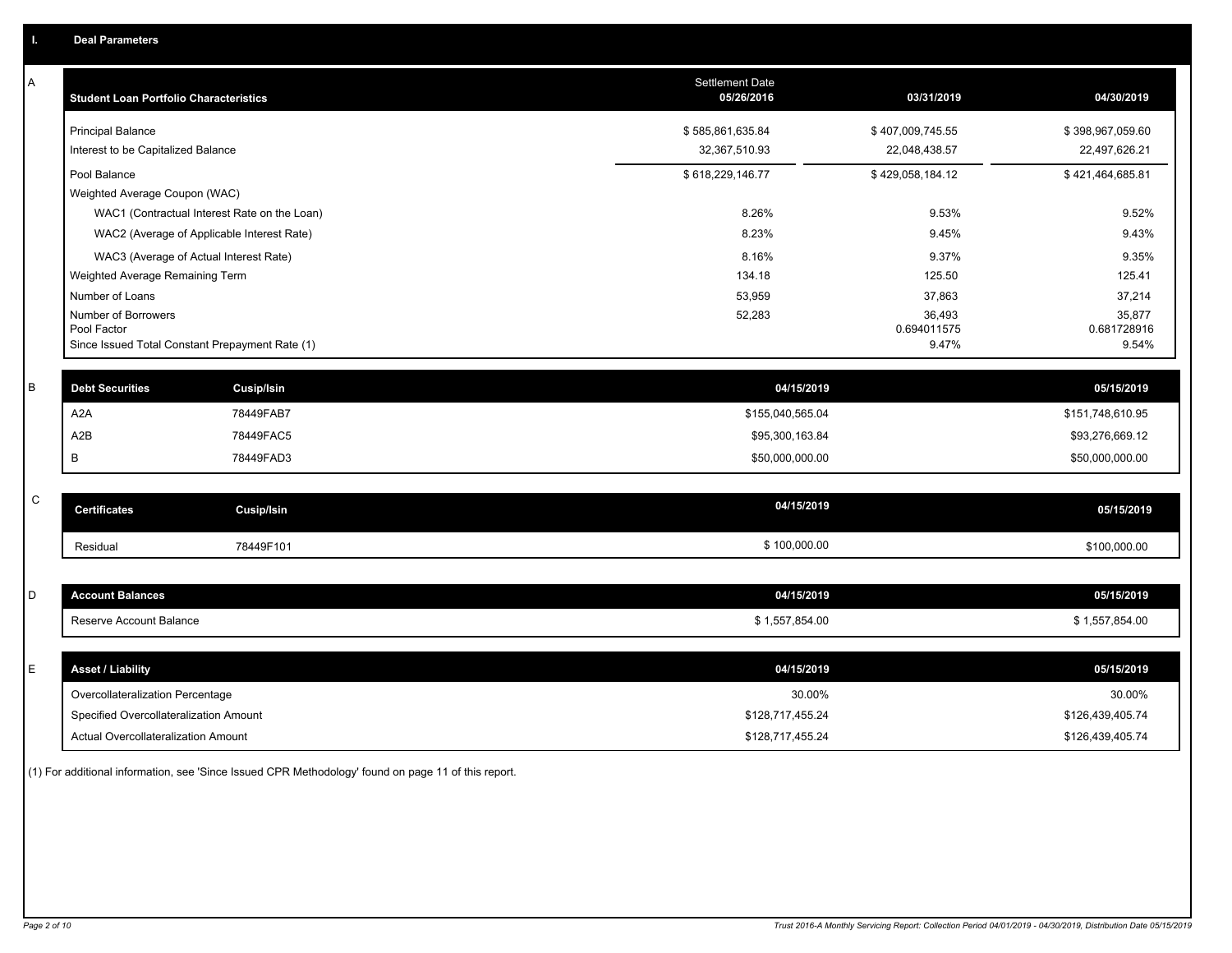# **II. 2016-A Trust Activity 04/01/2019 through 04/30/2019**

| <b>Borrower Principal</b><br>8,001,404.51<br><b>Consolidation Activity Principal</b> | 0.00   |
|--------------------------------------------------------------------------------------|--------|
|                                                                                      |        |
|                                                                                      |        |
| Seller Principal Reimbursement                                                       | 0.00   |
| Servicer Principal Reimbursement                                                     | 0.00   |
| Delinquent Principal Purchases by Servicer                                           | 0.00   |
| <b>Other Principal Deposits</b><br>17,882.71                                         |        |
| \$8,019,287.22<br><b>Total Principal Receipts</b>                                    |        |
| B<br><b>Student Loan Interest Receipts</b>                                           |        |
| Borrower Interest<br>2,263,648.23                                                    |        |
| <b>Consolidation Activity Interest</b>                                               | 0.00   |
| Seller Interest Reimbursement                                                        | 0.00   |
| Servicer Interest Reimbursement                                                      | 0.00   |
| Delinquent Interest Purchases by Servicer                                            | 0.00   |
| <b>Other Interest Deposits</b>                                                       | 859.10 |
| \$2,264,507.33<br><b>Total Interest Receipts</b>                                     |        |
| C<br><b>Recoveries on Realized Losses</b><br>\$122,403.41                            |        |
| \$21,934.35<br>D<br><b>Investment Income</b>                                         |        |
| E.<br><b>Funds Borrowed from Next Collection Period</b>                              | \$0.00 |
| F<br><b>Funds Repaid from Prior Collection Period</b>                                | \$0.00 |
| G<br>Loan Sale or Purchase Proceeds                                                  | \$0.00 |
| H<br>Initial Deposits to Distribution Account                                        | \$0.00 |
| <b>Excess Transferred from Other Accounts</b>                                        | \$0.00 |
| <b>Borrower Benefit Reimbursements</b><br>J                                          | \$0.00 |
| <b>Other Deposits</b><br>Κ                                                           | \$0.00 |
| L<br><b>Other Fees Collected</b>                                                     | \$0.00 |
| M<br><b>AVAILABLE FUNDS</b><br>\$10,428,132.31                                       |        |
| N<br>Non-Cash Principal Activity During Collection Period<br>\$(23,398.73)           |        |
| Aggregate Purchased Amounts by the Depositor, Servicer or Seller<br>O<br>\$18,741.81 |        |
| P<br>Aggregate Loan Substitutions                                                    | \$0.00 |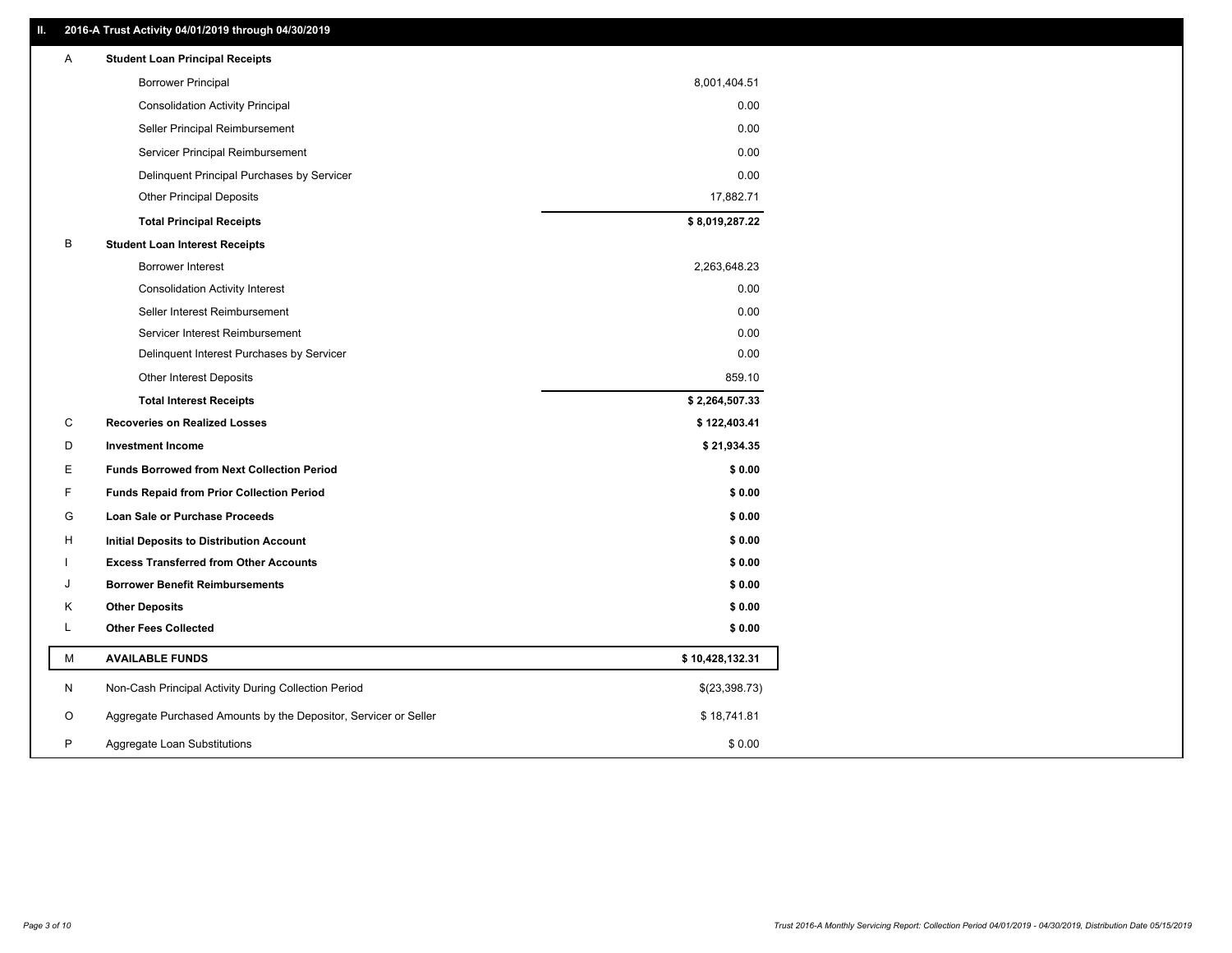|                   |                       |                          |         |                                                           | <b>Loans by Repayment Status</b> |                            |                          |         |                                                                  |                |                            |
|-------------------|-----------------------|--------------------------|---------|-----------------------------------------------------------|----------------------------------|----------------------------|--------------------------|---------|------------------------------------------------------------------|----------------|----------------------------|
|                   |                       |                          |         | 04/30/2019                                                |                                  |                            |                          |         | 03/31/2019                                                       |                |                            |
|                   |                       | <b>Wtd Avg</b><br>Coupon | # Loans | Principal and<br><b>Interest Accrued</b><br>to Capitalize | % of Principal                   | % of Loans in<br>Repay (1) | <b>Wtd Avg</b><br>Coupon | # Loans | <b>Principal and</b><br><b>Interest Accrued</b><br>to Capitalize | % of Principal | % of Loans in<br>Repay (1) |
| INTERIM:          | IN SCHOOL             | 10.65%                   | 2,464   | \$37,646,978.16                                           | 8.932%                           | $-$ %                      | 10.65%                   | 2,484   | \$37,830,749.92                                                  | 8.817%         | $-$ %                      |
|                   | GRACE                 | 10.49%                   | 646     | \$8,942,992.00                                            | 2.122%                           | $-$ %                      | 10.42%                   | 664     | \$9,042,069.51                                                   | 2.107%         | $-$ %                      |
|                   | <b>DEFERMENT</b>      | 10.42%                   | 2,026   | \$25,365,424.41                                           | 6.018%                           | $-$ %                      | 10.42%                   | 2,031   | \$25,031,856.45                                                  | 5.834%         | $-$ %                      |
| <b>REPAYMENT:</b> | <b>CURRENT</b>        | 9.08%                    | 30,001  | \$319,869,703.13                                          | 75.895%                          | 91.520%                    | 9.10%                    | 30,591  | \$327,638,327.06                                                 | 76.362%        | 91.736%                    |
|                   | 31-60 DAYS DELINQUENT | 8.93%                    | 492     | \$6,621,667.80                                            | 1.571%                           | 1.895%                     | 9.18%                    | 527     | \$6,764,663.59                                                   | 1.577%         | 1.894%                     |
|                   | 61-90 DAYS DELINQUENT | 8.71%                    | 212     | \$2,845,258.67                                            | 0.675%                           | 0.814%                     | 9.20%                    | 232     | \$3,222,118.97                                                   | 0.751%         | 0.902%                     |
|                   | > 90 DAYS DELINQUENT  | 10.69%                   | 131     | \$1,985,933.76                                            | 0.471%                           | 0.568%                     | 10.55%                   | 142     | \$2,063,720.76                                                   | 0.481%         | 0.578%                     |
|                   | FORBEARANCE           | 9.48%                    | 1,242   | \$18,186,727.88                                           | 4.315%                           | 5.204%                     | 9.44%                    | 1,192   | \$17,464,677.86                                                  | 4.070%         | 4.890%                     |
| <b>TOTAL</b>      |                       |                          | 37,214  | \$421,464,685.81                                          | 100.00%                          | 100.00%                    |                          | 37,863  | \$429,058,184.12                                                 | 100.00%        | 100.00%                    |

Percentages may not total 100% due to rounding  $\star$ 

1 Loans classified in "Repayment" include any loan for which interim interest only, \$25 fixed payments or full principal and interest payments are due.

| 04/30/2019<br>03/31/2019<br>Principal and<br><b>Principal and</b><br><b>Wtd Avg</b><br>% of Loans in<br><b>Wtd Avg</b><br><b>Interest Accrued</b><br><b>Interest Accrued</b><br>P&I Repay (2)<br># Loans<br>to Capitalize<br>% of Principal<br>to Capitalize<br>% of Principal<br>Coupon<br># Loans<br>Coupon<br>$-$ %<br>IN SCHOOL<br>10.17%<br>10.16%<br>INTERIM:<br>5,168<br>\$77,525,040.00<br>18.394%<br>5,225<br>\$77,996,665.01<br>18.179%<br>GRACE<br>$-$ %<br>10.13%<br>1,339<br>4.364%<br>10.14%<br>4.311%<br>\$18,392,697.08<br>1,364<br>\$18,498,010.39<br>$-$ %<br><b>DEFERMENT</b><br>3,881<br>11.470%<br>9.92%<br>11.179%<br>9.94%<br>3,900<br>\$48,342,548.90<br>\$47,962,766.21<br><b>CURRENT</b><br>8.96%<br>25,327<br>P&I REPAYMENT:<br>8.93%<br>24,794<br>58.884%<br>89.528%<br>\$255,679,211.13<br>59.591%<br>\$248,175,938.82<br>456<br>492<br>31-60 DAYS DELINQUENT<br>8.81%<br>1.455%<br>2.213%<br>9.06%<br>1.465%<br>\$6,133,438.41<br>\$6,287,186.59 |                                |
|--------------------------------------------------------------------------------------------------------------------------------------------------------------------------------------------------------------------------------------------------------------------------------------------------------------------------------------------------------------------------------------------------------------------------------------------------------------------------------------------------------------------------------------------------------------------------------------------------------------------------------------------------------------------------------------------------------------------------------------------------------------------------------------------------------------------------------------------------------------------------------------------------------------------------------------------------------------------------------|--------------------------------|
|                                                                                                                                                                                                                                                                                                                                                                                                                                                                                                                                                                                                                                                                                                                                                                                                                                                                                                                                                                                |                                |
|                                                                                                                                                                                                                                                                                                                                                                                                                                                                                                                                                                                                                                                                                                                                                                                                                                                                                                                                                                                | % of Loans in<br>P&I Repay (2) |
|                                                                                                                                                                                                                                                                                                                                                                                                                                                                                                                                                                                                                                                                                                                                                                                                                                                                                                                                                                                | $-$ %                          |
|                                                                                                                                                                                                                                                                                                                                                                                                                                                                                                                                                                                                                                                                                                                                                                                                                                                                                                                                                                                | $-$ %                          |
|                                                                                                                                                                                                                                                                                                                                                                                                                                                                                                                                                                                                                                                                                                                                                                                                                                                                                                                                                                                | $-$ %                          |
|                                                                                                                                                                                                                                                                                                                                                                                                                                                                                                                                                                                                                                                                                                                                                                                                                                                                                                                                                                                | 89.838%                        |
|                                                                                                                                                                                                                                                                                                                                                                                                                                                                                                                                                                                                                                                                                                                                                                                                                                                                                                                                                                                | 2.209%                         |
| 61-90 DAYS DELINQUENT<br>205<br>222<br>8.64%<br>0.655%<br>0.996%<br>9.13%<br>0.726%<br>\$2,762,107.10<br>\$3,115,678.61                                                                                                                                                                                                                                                                                                                                                                                                                                                                                                                                                                                                                                                                                                                                                                                                                                                        | 1.095%                         |
| > 90 DAYS DELINQUENT<br>10.67%<br>129<br>0.462%<br>141<br>0.479%<br>0.702%<br>10.54%<br>\$2,053,988.32<br>\$1,946,187.62                                                                                                                                                                                                                                                                                                                                                                                                                                                                                                                                                                                                                                                                                                                                                                                                                                                       | 0.722%                         |
| FORBEARANCE<br>9.48%<br>1,242<br>9.44%<br>1,192<br>4.070%<br>\$18,186,727.88<br>4.315%<br>6.561%<br>\$17,464,677.86                                                                                                                                                                                                                                                                                                                                                                                                                                                                                                                                                                                                                                                                                                                                                                                                                                                            | 6.137%                         |
| <b>TOTAL</b><br>37,214<br>100.00%<br>100.00%<br>37,863<br>100.00%<br>\$421,464,685.81<br>\$429,058,184.12<br>$\star$<br>Percentages may not total 100% due to rounding<br>2 Loans classified in "P&I Repayment" includes only those loans for which scheduled principal and interest payments are due.                                                                                                                                                                                                                                                                                                                                                                                                                                                                                                                                                                                                                                                                         | 100.00%                        |

WAC reflects WAC3 To conform with company standard reporting these sections now include Princial and Interest Accrued to Capitalize.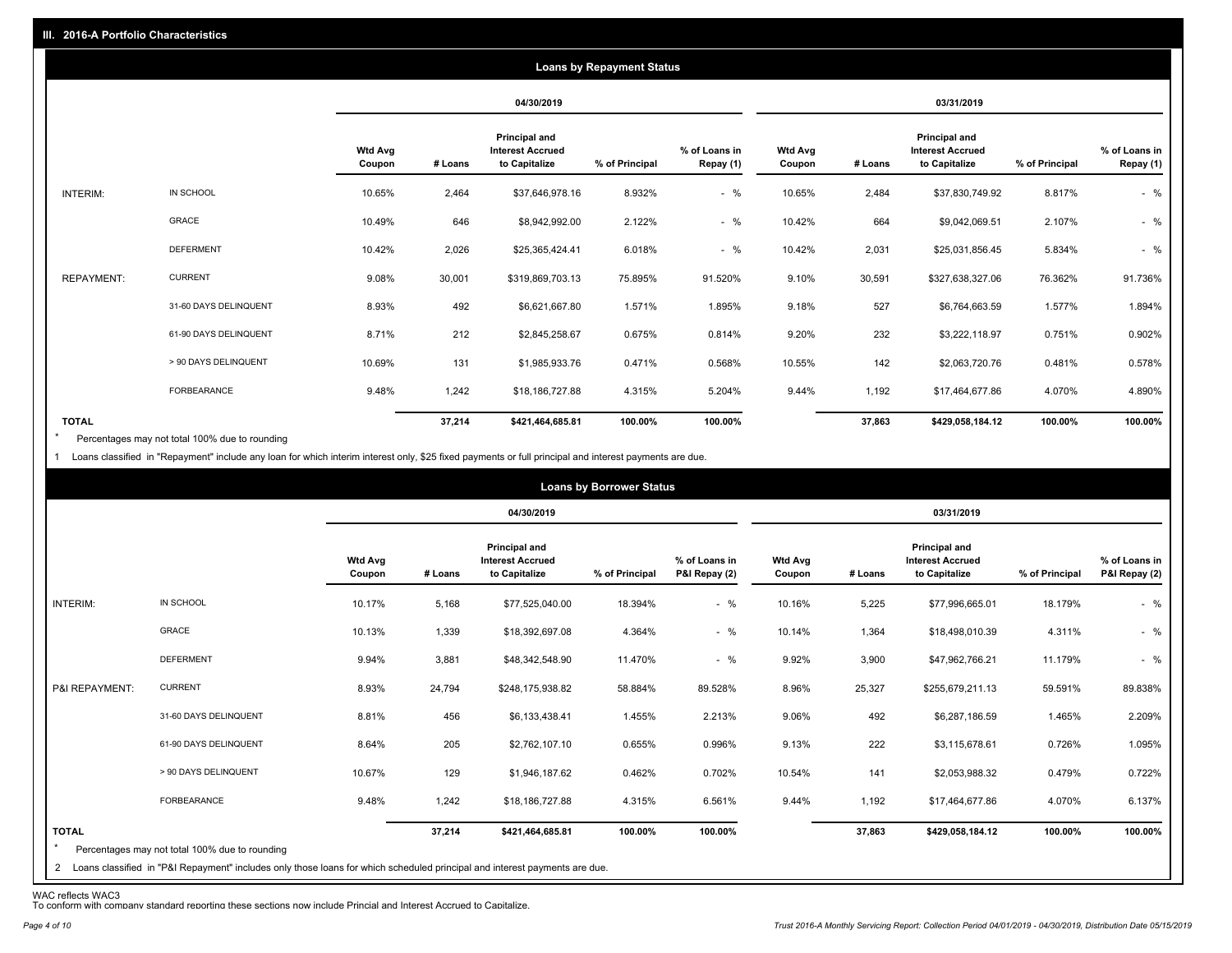|                                                                                                  | 4/30/2019        | 3/31/2019        |
|--------------------------------------------------------------------------------------------------|------------------|------------------|
| Pool Balance                                                                                     | \$421,464,685.81 | \$429,058,184.12 |
| Total # Loans                                                                                    | 37,214           | 37,863           |
| <b>Total # Borrowers</b>                                                                         | 35,877           | 36,493           |
| Weighted Average Coupon                                                                          | 9.43%            | 9.45%            |
| Weighted Average Remaining Term                                                                  | 125.41           | 125.50           |
| Percent of Pool - Cosigned                                                                       | 92.9%            | 92.9%            |
| Percent of Pool - Non Cosigned                                                                   | 7.1%             | 7.1%             |
| Borrower Interest Accrued for Period                                                             | \$3,069,938.42   | \$3,239,361.96   |
| <b>Outstanding Borrower Interest Accrued</b>                                                     | \$25,115,665.58  | \$24,801,666.18  |
| Gross Principal Realized Loss - Periodic *                                                       | \$459,209.47     | \$482,468.22     |
| Gross Principal Realized Loss - Cumulative *                                                     | \$15,238,072.63  | \$14,778,863.16  |
| Recoveries on Realized Losses - Periodic                                                         | \$122,403.41     | \$112,707.41     |
| Recoveries on Realized Losses - Cumulative                                                       | \$2,237,395.58   | \$2,114,992.17   |
| Net Losses - Periodic                                                                            | \$336,806.06     | \$369,760.81     |
| Net Losses - Cumulative                                                                          | \$13,000,677.05  | \$12,663,870.99  |
| Non-Cash Principal Activity - Capitalized Interest                                               | \$438,883.29     | \$990,881.01     |
| Since Issued Total Constant Prepayment Rate (CPR) (1)                                            | 9.54%            | 9.47%            |
| Loan Substitutions                                                                               | \$0.00           | \$0.00           |
| <b>Cumulative Loan Substitutions</b>                                                             | \$0.00           | \$0.00           |
| <b>Unpaid Servicing Fees</b>                                                                     | \$0.00           | \$0.00           |
| <b>Unpaid Administration Fees</b>                                                                | \$0.00           | \$0.00           |
| <b>Unpaid Carryover Servicing Fees</b>                                                           | \$0.00           | \$0.00           |
| Note Interest Shortfall                                                                          | \$0.00           | \$0.00           |
| Loans in Modification                                                                            | \$27,484,956.46  | \$26,731,819.36  |
| % of Loans in Modification as a % of Loans in Repayment (P&I)                                    | 10.61%           | 10.01%           |
|                                                                                                  |                  |                  |
| % Annualized Gross Principal Realized Loss - Periodic as a %<br>of Loans in Repayment (P&I) * 12 | 2.13%            | 2.17%            |
| % Gross Principal Realized Loss - Cumulative as a % of<br>Original Pool Balance                  | 2.46%            | 2.39%            |
|                                                                                                  |                  |                  |

\* In accordance with the Servicer's current policies and procedures, after September 1, 2017 loans subject to bankruptcy claims generally will not be reported as a charged-off unless and until they are delinquent for 120 d

(1) For additional information, see 'Since Issued CPR Methodology' found on page 11 of this report.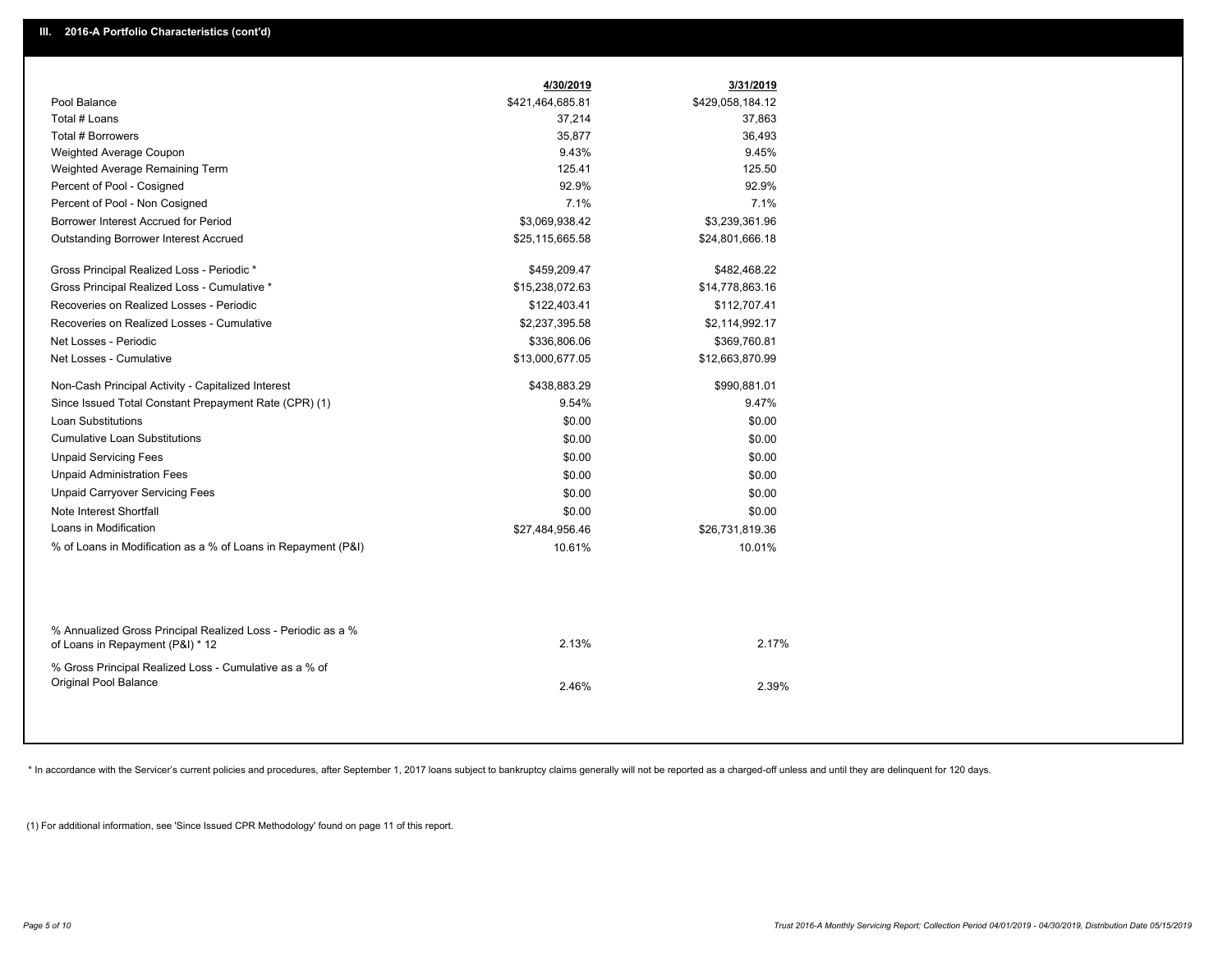#### **Loan Program**  A

|                                    | Weighted<br><b>Average Coupon</b> | # LOANS     | <b>\$ AMOUNT</b> | $%$ *     |
|------------------------------------|-----------------------------------|-------------|------------------|-----------|
| - Smart Option Interest-Only Loans | 8.49%                             | 8,340       | \$70,711,354.48  | 16.778%   |
| - Smart Option Fixed Pay Loans     | 9.38%                             | 10,054      | \$134,807,111.97 | 31.985%   |
| - Smart Option Deferred Loans      | 9.61%                             | 18.820      | \$215,946,219.36 | 51.237%   |
| - Other Loan Programs              | $0.00\%$                          | $\mathbf 0$ | \$0.00           | $0.000\%$ |
| <b>Total</b>                       | 9.35%                             | 37.214      | \$421,464,685.81 | 100.000%  |

\* Percentages may not total 100% due to rounding

B

C

**Index Type**

|                       | Weighted<br><b>Average Coupon</b> | # LOANS | <b>\$ AMOUNT</b> | $%$ *     |
|-----------------------|-----------------------------------|---------|------------------|-----------|
| - Fixed Rate Loans    | 7.63%                             | 7,813   | \$99,567,384.85  | 23.624%   |
| - LIBOR Indexed Loans | 9.88%                             | 29,401  | \$321,897,300.96 | 76.376%   |
| - Other Index Rates   | $0.00\%$                          |         | \$0.00           | $0.000\%$ |
| <b>Total</b>          | 9.35%                             | 37,214  | \$421,464,685.81 | 100.000%  |

\* Percentages may not total 100% due to rounding

# **Weighted Average Recent FICO**

| $0 - 639$          | 3,187  |                  |          |
|--------------------|--------|------------------|----------|
|                    |        | \$34,057,405.82  | 8.081%   |
| 640 - 669          | 2,306  | \$25,110,010.54  | 5.958%   |
| 670 - 699          | 4,015  | \$46,519,618.55  | 11.038%  |
| 700 - 739          | 8,063  | \$92,948,759.75  | 22.054%  |
| $740 +$            | 19,638 | \$222,805,013.50 | 52.864%  |
| N/A <sup>(1)</sup> | 5      | \$23,877.65      | 0.006%   |
| <b>Total</b>       | 37,214 | \$421,464,685.81 | 100.000% |

WAC reflects WAC3

To conform with company standard reporting these sections now include Princial and Interest Accrued to Capitalize.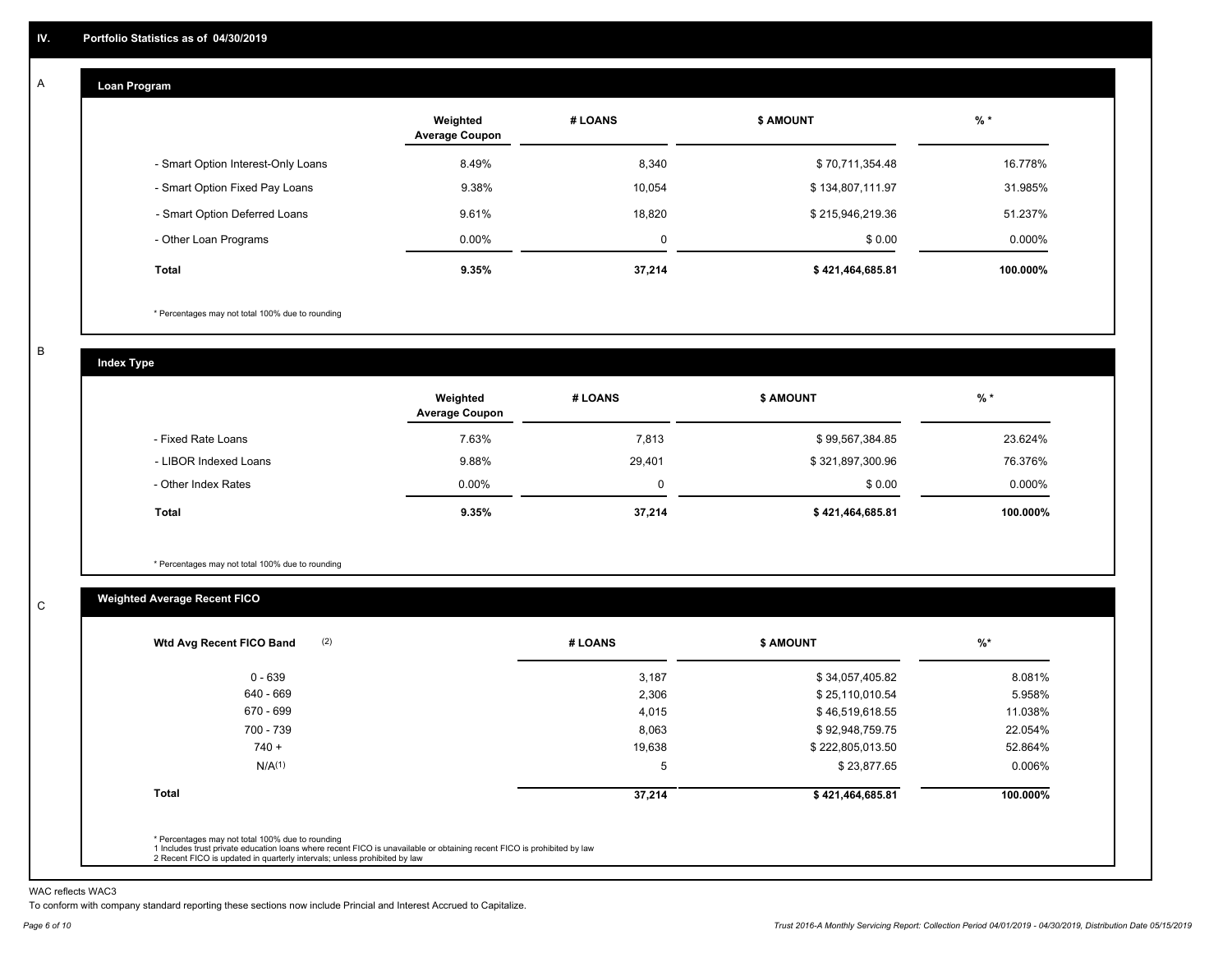| ۷. | 2016-A Reserve Account, Principal Distribution, and R-2 Certificate Calculations        |                  |  |
|----|-----------------------------------------------------------------------------------------|------------------|--|
| А. | <b>Reserve Account</b>                                                                  |                  |  |
|    | Specified Reserve Account Balance                                                       | \$1,557,854.00   |  |
|    | Actual Reserve Account Balance                                                          | \$1,557,854.00   |  |
| В. | <b>Principal Distribution Amount</b>                                                    |                  |  |
|    | Class A Notes Outstanding<br>j.                                                         | \$250,340,728.88 |  |
|    | Pool Balance<br>ii.                                                                     | \$421,464,685.81 |  |
|    | First Priority Principal Distribution Amount (i - ii)<br>iii.                           | \$0.00           |  |
|    | Class A and B Notes Outstanding<br>iv.                                                  | \$300,340,728.88 |  |
|    | First Priority Principal Distribution Amount<br>v.                                      | \$0.00           |  |
|    | Pool Balance<br>vi.                                                                     | \$421,464,685.81 |  |
|    | Specified Overcollateralization Amount<br>vii.                                          | \$126,439,405.74 |  |
|    | Regular Principal Distribution Amount (if (iv > 0, (iv - v) - (vi - vii))<br>viii.      | \$5,315,448.81   |  |
|    | Pool Balance<br>ix.                                                                     | \$421,464,685.81 |  |
|    | 10% of Initial Pool Balance<br>х.                                                       | \$61,822,914.68  |  |
|    | First Priority Principal Distribution Amount<br>xi.                                     | \$0.00           |  |
|    | Regular Principal Distribution Amount<br>xii.                                           | \$5,315,448.81   |  |
|    | Available Funds (after payment of waterfall items A through I)<br>xiii.                 | \$3,960,879.82   |  |
|    | Additional Principal Distribution Amount (if(vi <= x,min(xiii, vi - xi - xii)))<br>xiv. | \$0.00           |  |
| C. | R-2 Certificate                                                                         |                  |  |
|    | <b>Previous Notional Balance</b>                                                        | \$37,490,591.00  |  |
|    | Shortfall of Principal                                                                  | \$0.00           |  |
|    | Shortfall of Interest                                                                   | \$0.00           |  |
|    | <b>Current Notional Balance</b>                                                         | \$37,490,591.00  |  |
|    | Excess Distribution Allocated (1)                                                       | \$1,116,979.28   |  |
|    |                                                                                         |                  |  |
|    |                                                                                         |                  |  |

1. Until the notional amount of the R-2 Certificate is reduced to zero and if there is excess cash through the distribution available it will be distributed to the R-2 Certificate, otherwise the amount will be zero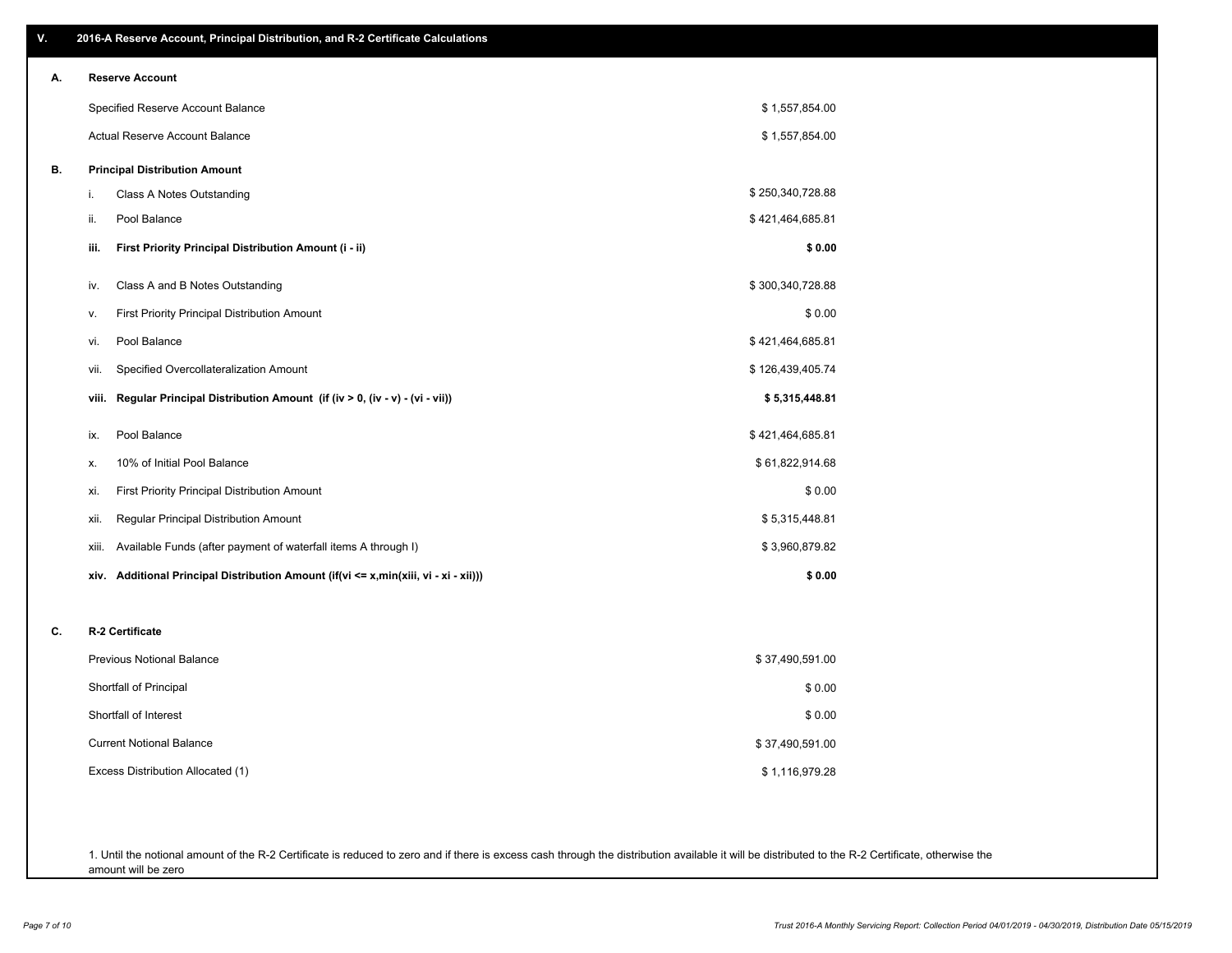|    |                                                         | Paid           | <b>Funds Balance</b> |
|----|---------------------------------------------------------|----------------|----------------------|
|    | <b>Total Available Funds</b>                            |                | \$10,428,132.31      |
| A  | <b>Trustee Fees</b>                                     | \$0.00         | \$10,428,132.31      |
| B  | <b>Servicing Fees</b>                                   | \$271,942.92   | \$10,156,189.39      |
| C  | i. Administration Fees                                  | \$8,333.00     | \$10,147,856.39      |
|    | ii. Unreimbursed Administrator Advances plus any Unpaid | \$0.00         | \$10,147,856.39      |
| D  | Class A Noteholders Interest Distribution Amount        | \$664,334.84   | \$9,483,521.55       |
| E. | <b>First Priority Principal Payment</b>                 | \$0.00         | \$9,483,521.55       |
| F. | Class B Noteholders Interest Distribution Amount        | \$207,192.92   | \$9,276,328.63       |
| G  | Reinstatement Reserve Account                           | \$0.00         | \$9,276,328.63       |
| H  | Regular Principal Distribution                          | \$5,315,448.81 | \$3,960,879.82       |
|    | <b>Carryover Servicing Fees</b>                         | \$0.00         | \$3,960,879.82       |
| J  | Additional Principal Distribution Amount                | \$0.00         | \$3,960,879.82       |
| Κ  | Unpaid Expenses of Trustee                              | \$0.00         | \$3,960,879.82       |
|    | Unpaid Expenses of Administrator                        | \$0.00         | \$3,960,879.82       |
| м  | i. Remaining Funds to the R-1 Certificateholder(s)      | \$2,843,900.54 | \$1,116,979.28       |
|    | ii. Remaining Funds to the R-2 Certificateholder(s)     | \$1,116,979.28 | \$0.00               |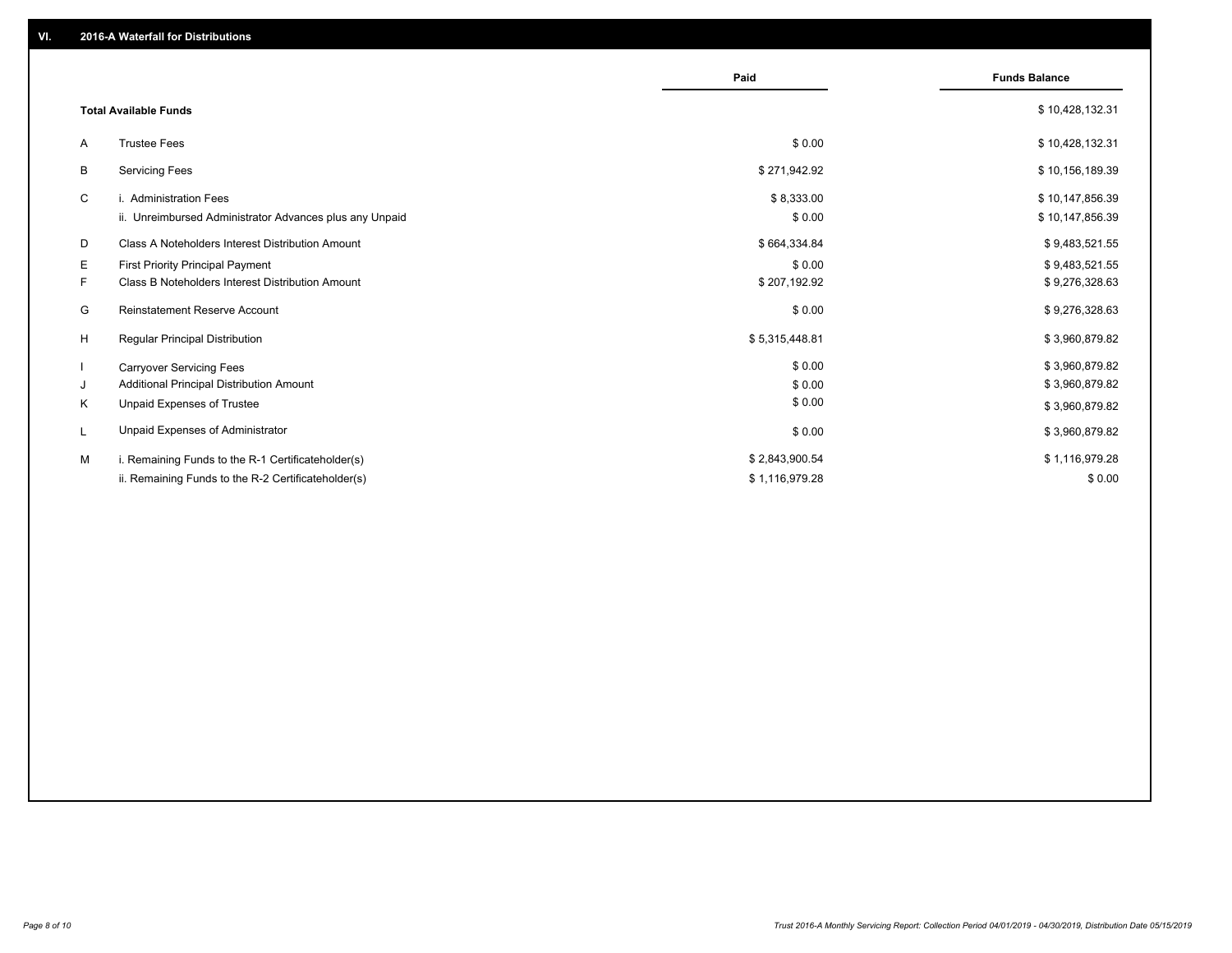| <b>Distribution Amounts</b>                                |                         |                         |                         |
|------------------------------------------------------------|-------------------------|-------------------------|-------------------------|
|                                                            | A <sub>2</sub> A        | A <sub>2</sub> B        | в                       |
| Cusip/Isin                                                 | 78449FAB7               | 78449FAC5               | 78449FAD3               |
| <b>Beginning Balance</b>                                   | \$155,040,565.04        | \$95,300,163.84         | \$50,000,000.00         |
| Index                                                      | <b>FIXED</b>            | <b>LIBOR</b>            | <b>LIBOR</b>            |
| Spread/Fixed Rate                                          | 2.70%                   | 1.50%                   | 2.50%                   |
| Record Date (Days Prior to Distribution)                   | 1 NEW YORK BUSINESS DAY | 1 NEW YORK BUSINESS DAY | 1 NEW YORK BUSINESS DAY |
| <b>Accrual Period Begin</b>                                | 4/15/2019               | 4/15/2019               | 4/15/2019               |
| <b>Accrual Period End</b>                                  | 5/15/2019               | 5/15/2019               | 5/15/2019               |
| Daycount Fraction                                          | 0.08333333              | 0.08333333              | 0.08333333              |
| Interest Rate*                                             | 2.70000%                | 3.97263%                | 4.97263%                |
| <b>Accrued Interest Factor</b>                             | 0.002250000             | 0.003310525             | 0.004143858             |
| <b>Current Interest Due</b>                                | \$348,841.27            | \$315,493.57            | \$207,192.92            |
| Interest Shortfall from Prior Period Plus Accrued Interest | $\mathsf{\$}$ -         | $\mathsf{\$}$ -         | $\mathsf{\$}$ -         |
| <b>Total Interest Due</b>                                  | \$348,841.27            | \$315,493.57            | \$207,192.92            |
| <b>Interest Paid</b>                                       | \$348,841.27            | \$315,493.57            | \$207,192.92            |
| <b>Interest Shortfall</b>                                  | $\mathsf{\$}$ -         | $\mathsf{\$}$ -         | $$ -$                   |
| <b>Principal Paid</b>                                      | \$3,291,954.09          | \$2,023,494.72          | $$ -$                   |
| <b>Ending Principal Balance</b>                            | \$151,748,610.95        | \$93,276,669.12         | \$50,000,000.00         |
| Paydown Factor                                             | 0.015100707             | 0.015100707             | 0.000000000             |
| <b>Ending Balance Factor</b>                               | 0.696094546             | 0.696094546             | 1.000000000             |

\* Pay rates for Current Distribution. For the interest rates applicable to the next distribution date, please see https://www.salliemae.com/about/investors/data/SMBabrate.txt.

**VII. 2016-A Distributions**